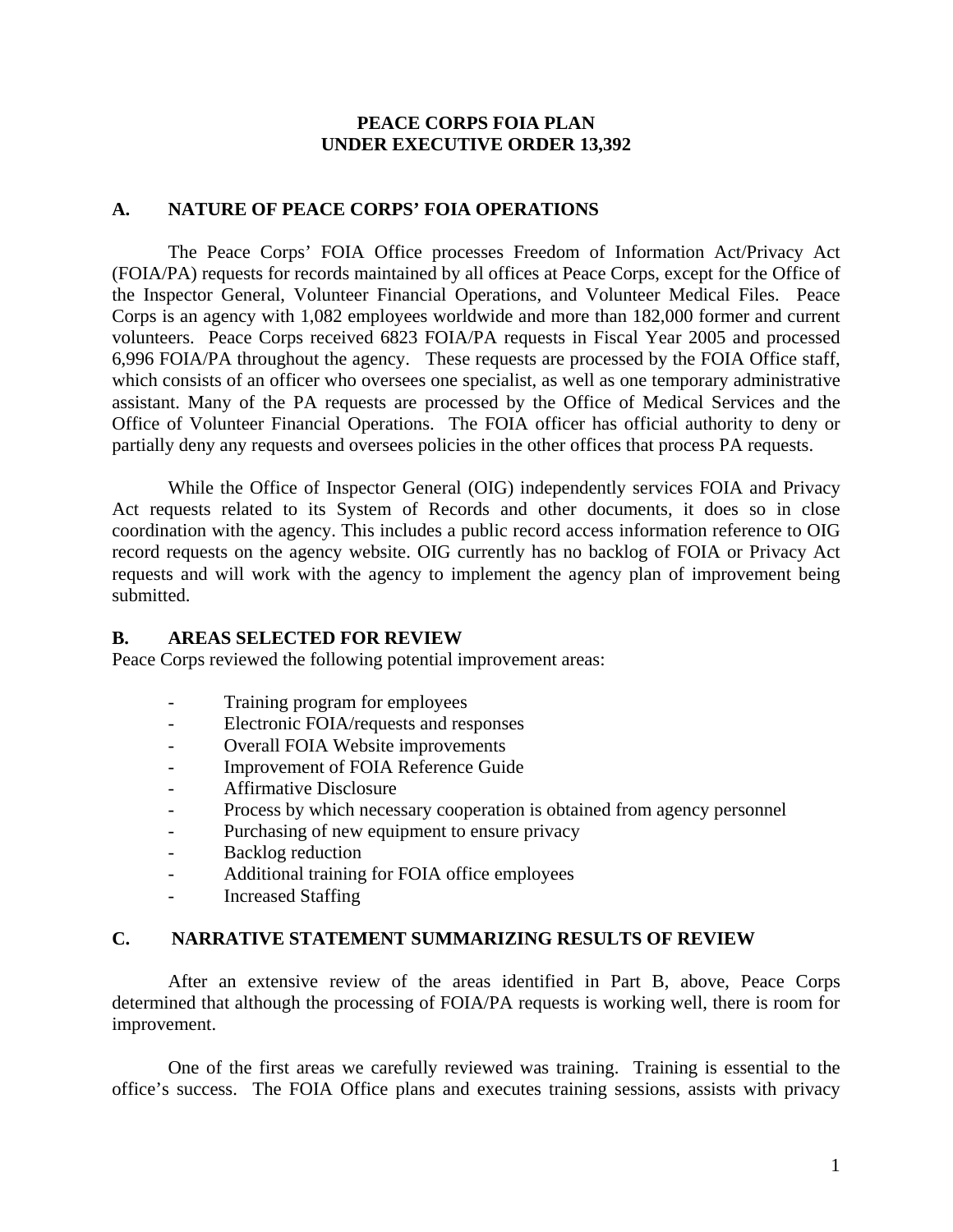matters throughout the agency, and familiarizes employees with the necessities of complying with each Act. Currently, new employees are trained during new employee orientation every two weeks. Training, by department, is conducted when requested. Our newsletter, *Management Update*, is issued bi-monthly and email quizzes are posted electronically as topics arise. However, training remains necessary on a global level and at regional offices. We will provide in-person training at some international offices, and we will examine how the offices conduct their records management responsibilities. It is essential to our training program that we implement improvement ideas provided by field personnel which we gather through training activities. An Electronic Annual Training program is also planned to provide scheduled training each year for office employees.

In addition, we examined how requests are currently submitted, which is only via mail and facsimile. Since we have experienced public interest in adding electronic request capabilities, we plan to move towards electronic FOIA submissions and responses. Our record for responding to requests within the statutory 20 days is excellent. A letter is sent to notify requesters of initial receipt. When needed, we also send a request for an additional 10 working days. The office contacts requesters regularly for more information when working on requests and maintains a good working relationship with requesters. When we move to electronic submissions and responses, our response speed may even increase, but we are primarily making the move to provide better customer service and convenience.

In the area of website improvements, we examined where our website/reference guide is located and what is in the reading room. The FOIA website is fairly easy to locate from the Peace Corps main page. There is sufficient information found on the website to make a request and answer basic questions. The FOIA Office has a superb track record for submitting Annual Reports on time each year and posting them on the website immediately. The link is www.peacecorps.gov. Improving the website by adding more information in our FOIA Reference Guide is also essential to our electronic enhancements. We are also currently in the process of increasing the number of publicly available documents on the Peace Corps FOIA website.

A major goal of the Office of Inspector General is to place its public reports on the Peace Corps public website to facilitate access to the public. In addition, it will be working with the agency to enhance its request processing software to provide better tracking and servicing of FOIA and Privacy Act requests and otherwise seek improvements consistent with the agency plan.

To accomplish many of these improvements, the FOIA Office will continue to work with other offices, such as General Counsel, the Office of the Chief Information Officer (CIO), Communications, and the Office of Records Management, to update the Manual Sections and Code of Federal Regulations. Interaction with other offices in the agency is essential to accomplish changes, such as placing more documents on the FOIA webpage and determining how to format electronic request forms.

Through our review, we learned that our customer service is excellent, with a fast and friendly response time, but other improvements can be implemented to make FOIA more user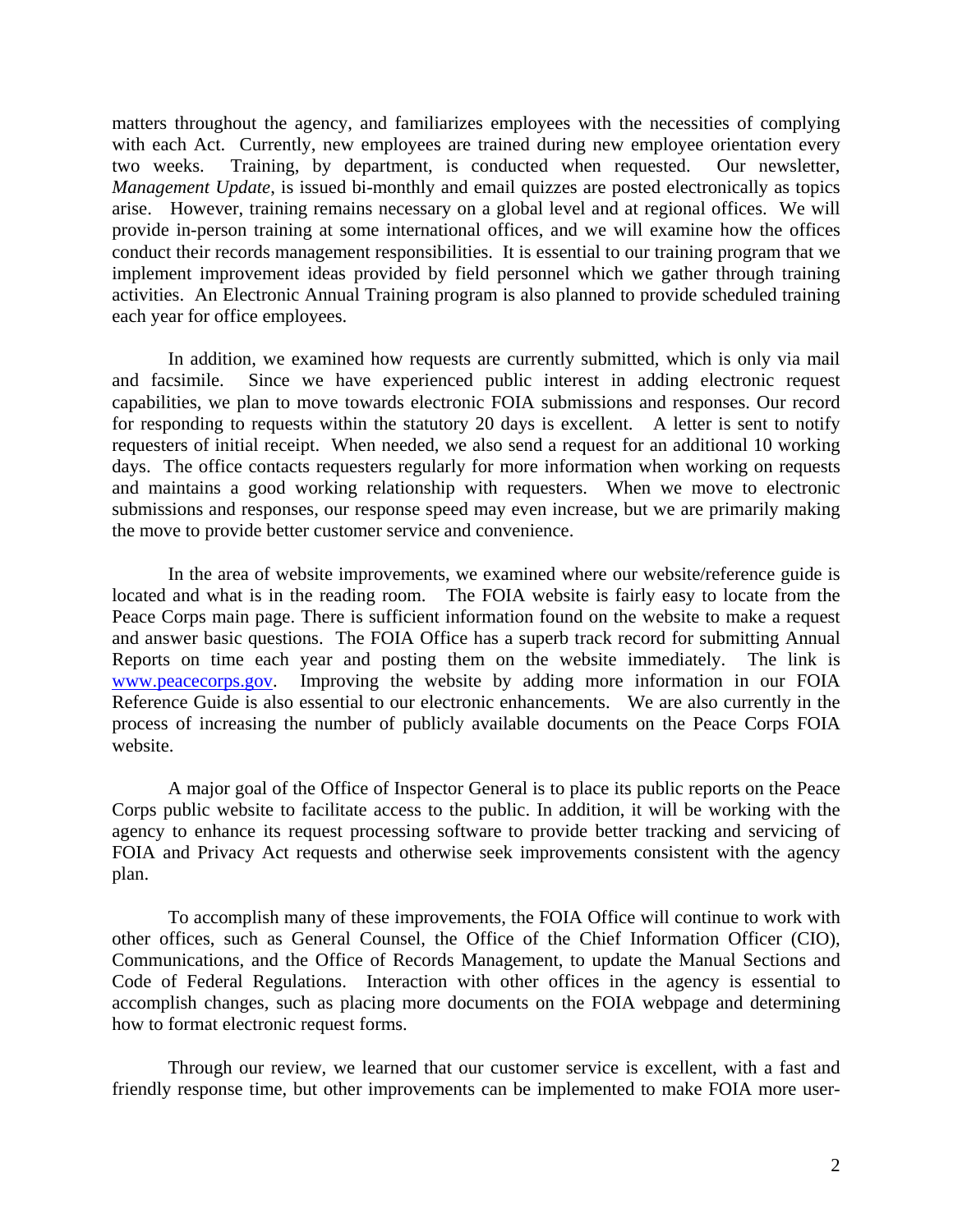friendly. A line will be added to our office's FOIA acknowledgement card indicating the expected, or no later than, response date. To provide better customer service and safeguard personal information, the FOIA Office will request its own printer/fax/scanner. .

We also reviewed our files and found that we have two FOIA cases in backlog. Our review shows that we need to resolve these cases immediately and work to prevent any backlog from accruing in the future. We plan to work with the Office of General Counsel to resolve these cases.

In late 2004, the FOIA and Privacy Act Offices combined and, as a result, FOIA employees need a wider range of knowledge on FOIA, privacy and records. In recent months, employees working in the FOIA Office attended Department of Justice and American Society of Access Professionals training events to become more knowledgeable in these areas. FOIA employees will be receiving more training to handle questions arising in the privacy and records management areas to provide the best customer service. With more training, we will be able to provide well-rounded training on all issues and questions that arise.

In the area of staffing, we have a very knowledgeable staff of two permanent employees and one temporary assistant when it comes to FOIA matters. In response to merging of the FOIA and Privacy Offices, we will be hiring an employee with a privacy and records background to help support the types of requests and training our office handles.

## **D. AREAS CHOSEN AS IMPROVEMENT AREAS FOR PLAN**

- Training for employees throughout the agency
- Electronic Requests
- Website improvements
- More training for FOIA personnel in Privacy and Records
- Backlog reduction
- Process by which necessary cooperation is obtained from agency "personnel"

# **E. IMPROVEMENT AREAS PLAN**

### **1. Training for employees throughout the agency**

**Goal:** The FOIA/Privacy Office will conduct more in-person (non-electronic) training throughout the agency. **Target completion: 1-1-2008.** 

### **Steps**

• Attend annual Country Director conference(s). Visit a Peace Corps international post and conduct training, while also gathering information to be implemented in future international trainings. Create updated training program for international employees. **To be completed by 9-1-2007.**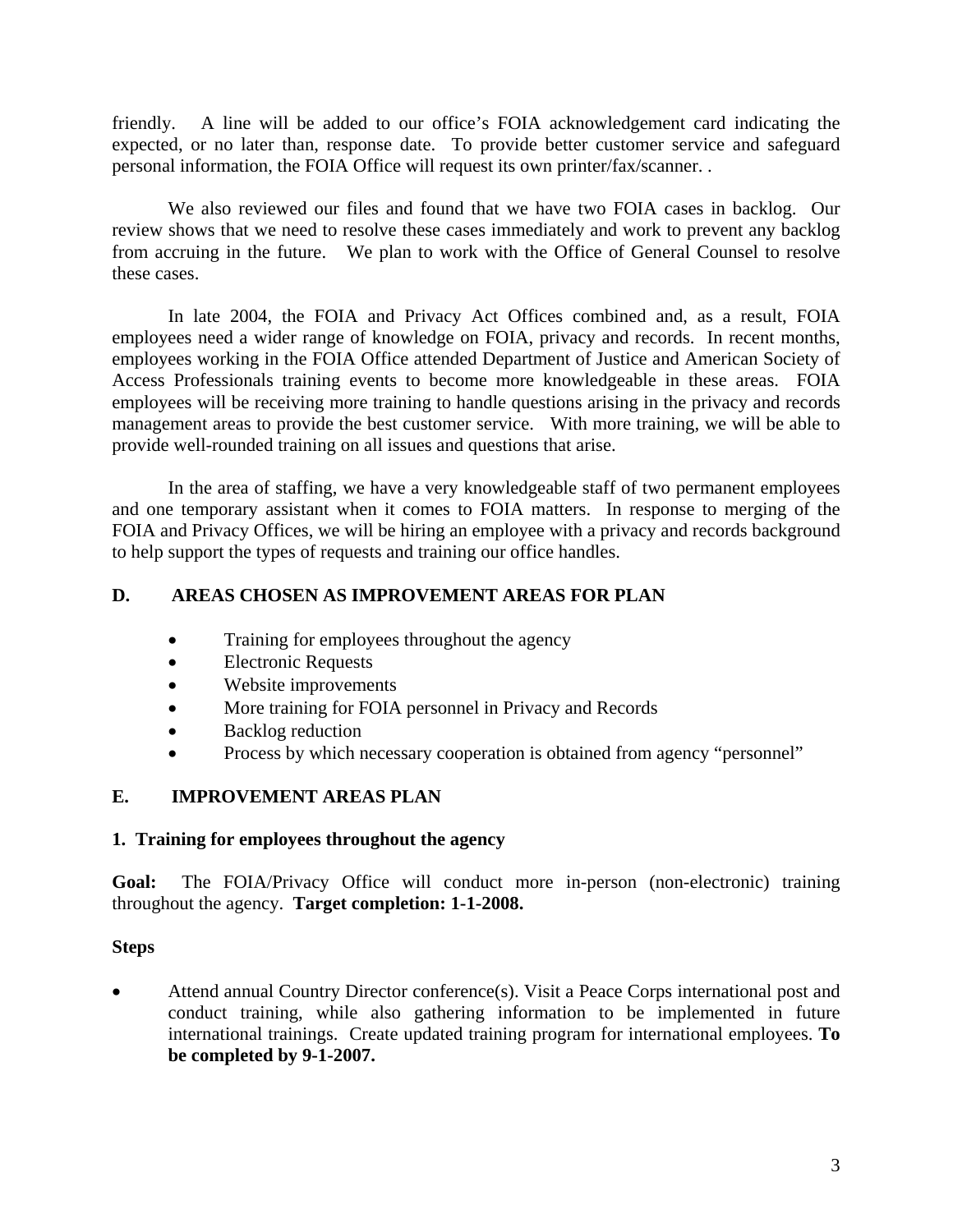• Provide video and Tele-conference training from Washington, DC. Provide in-person training to employees, by department, at headquarters, regional offices, and at conferences with training material specific to their jobs, and participate in overseas staff training at headquarters. **To be completed by 1-1-2007 (and continuing thereafter).**

**Goal:** Annual FOIA/Privacy training will also be initiated through an online training program. **Target completion: 1-1-2007.**

## **Steps**

- Create PowerPoint presentations that are found on the intranet for employees. Training exams will be conducted annually from online PowerPoint materials. Initiate mandatory FOIA/Privacy training at the agency. **To be completed by 1-1-2007.**
- Newsletters, such as our Management Update, will continue to be posted online. Emailed quizzes devised to improve employee awareness of FOIA responsibilities will also be used. **To be completed by 9-30-2006.**
- Institute online training program for all employees. **To be completed by 1-1-2007.**

## **2. Electronic Requests**

**Goal:** Allow the public to make FOIA requests through an online form and receive electronic responses. **Target completion: 5-1-2007.**

### **Steps**

- Work with the Office of General Counsel to update the applicable Code of Federal Regulations and Manual Sections. **To be completed by 4-1-2007.**
- Work with the CIO to design a form and update current webpage on a regular basis. Create an electronic FOIA request form. **To be completed by 3-1-2007.**
- Update information and FOIA Reference Guide on the website to reflect the electronic form request capabilities. **To be completed by 3-1-2007.**
- Post the electronic FOIA request form online. Report on success in Annual FOIA report. **To be completed by 5-1-2007.**
- Respond to requests with electronic information as often as possible. The FOIA office will be able to quantify the number of FOIA online requests and will also have fewer emails and phone calls about the FOIA/Privacy Act request process. **To be completed by 5-1-2007.**

# **3. Website Improvements**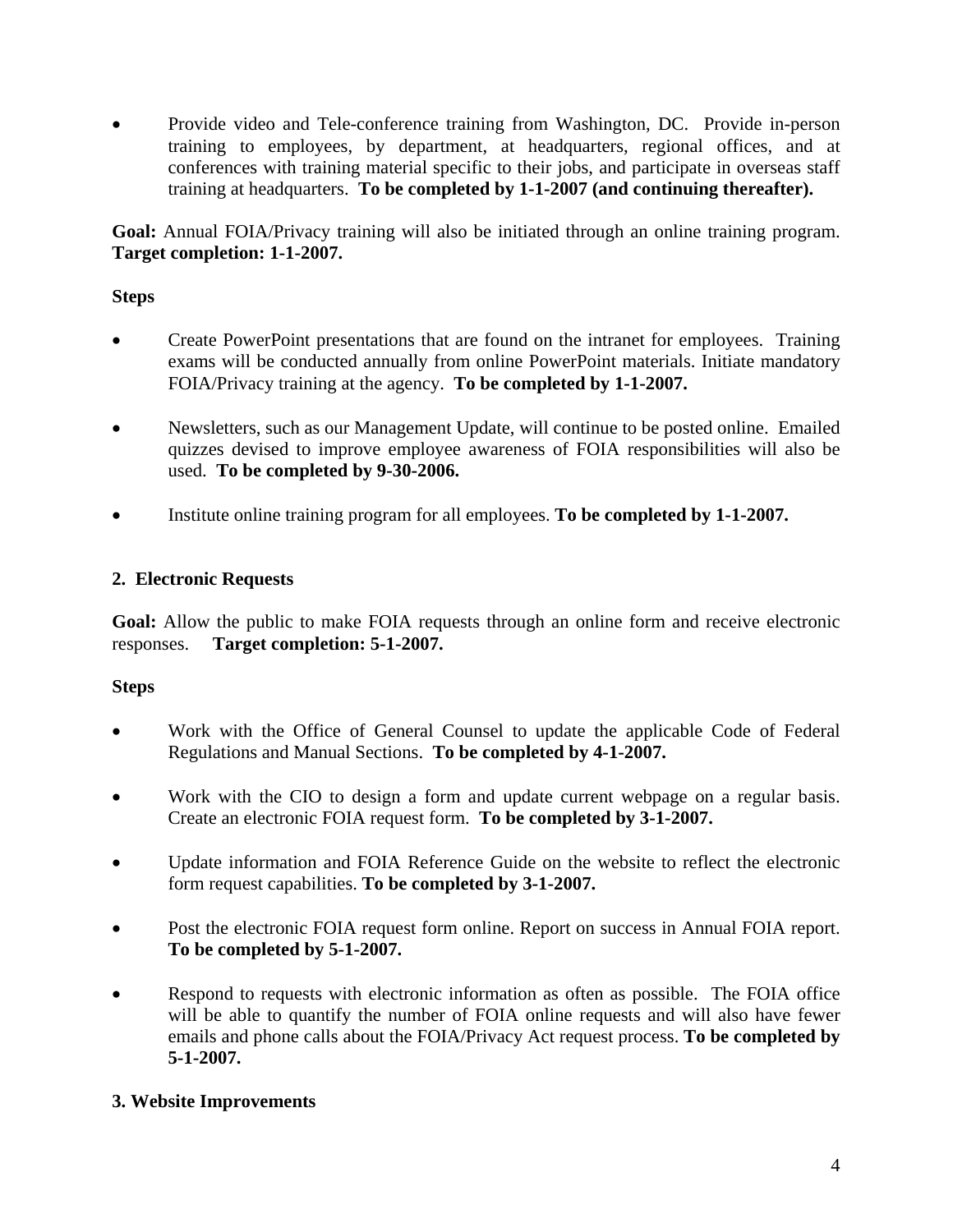Goal: Enhance the FOIA electronic reading room by adding more available information/records and making it more user-friendly. **Target completion: 12-31-2007.**

## **Steps**

- Identify the most commonly requested documents/records. Work with the different departments involved to decide what will be uploaded. **To be completed by 3-1-2007**
- Create a more user-friendly main webpage with easy-to-find link to FOIA. The online guide will emphasize the importance of including a telephone number and/or e-mail to expedite follow up on requests. Create an electronic customer satisfaction survey card or suggestion box for customer feedback. Analyze customer feedback. **To be completed by 1-1-2007.**
- Create a more complete FOIA and Privacy Act Reference Guide on the website. **To be completed by 1-1-2007.**
- Add information on the website about what constitutes an agency record and how long they are retained. Add more documents to website, such as Manual sections and other documents identified by departments. **To be completed by 1-1-2007.**
- Work with the Office of Communications, the CIO's office and General Counsel to decide on which documents to place online and how. **To be completed by 1-1-2007.**
- Work with Communications and the CIO to identify how many visitors we receive at the website and how many requests for more types of information we receive. Meet with Communications and the CIO Office regularly to discuss changes to the FOIA webpage and discuss possible documents to upload. Review the website monthly. **To be completed by 12-31-2007.**

### **4. More training for FOIA personnel in Privacy and Records**

Goal: Provide more training for employees in the FOIA Office regarding privacy and Information Technology needs. **Target completion: 12-01-2007.**

# **Steps**

- Hire an employee in the FOIA Office with privacy expertise who will also provide training and advice to FOIA personnel. **To be completed by 9-1-2006.**
- Support FOIA employees by providing training possibilities each year in this subject matter, especially NARA trainings, privacy, Information Technology (IT) concerns, and Privacy Impact Assessments. **To be completed by 9-1-2006.**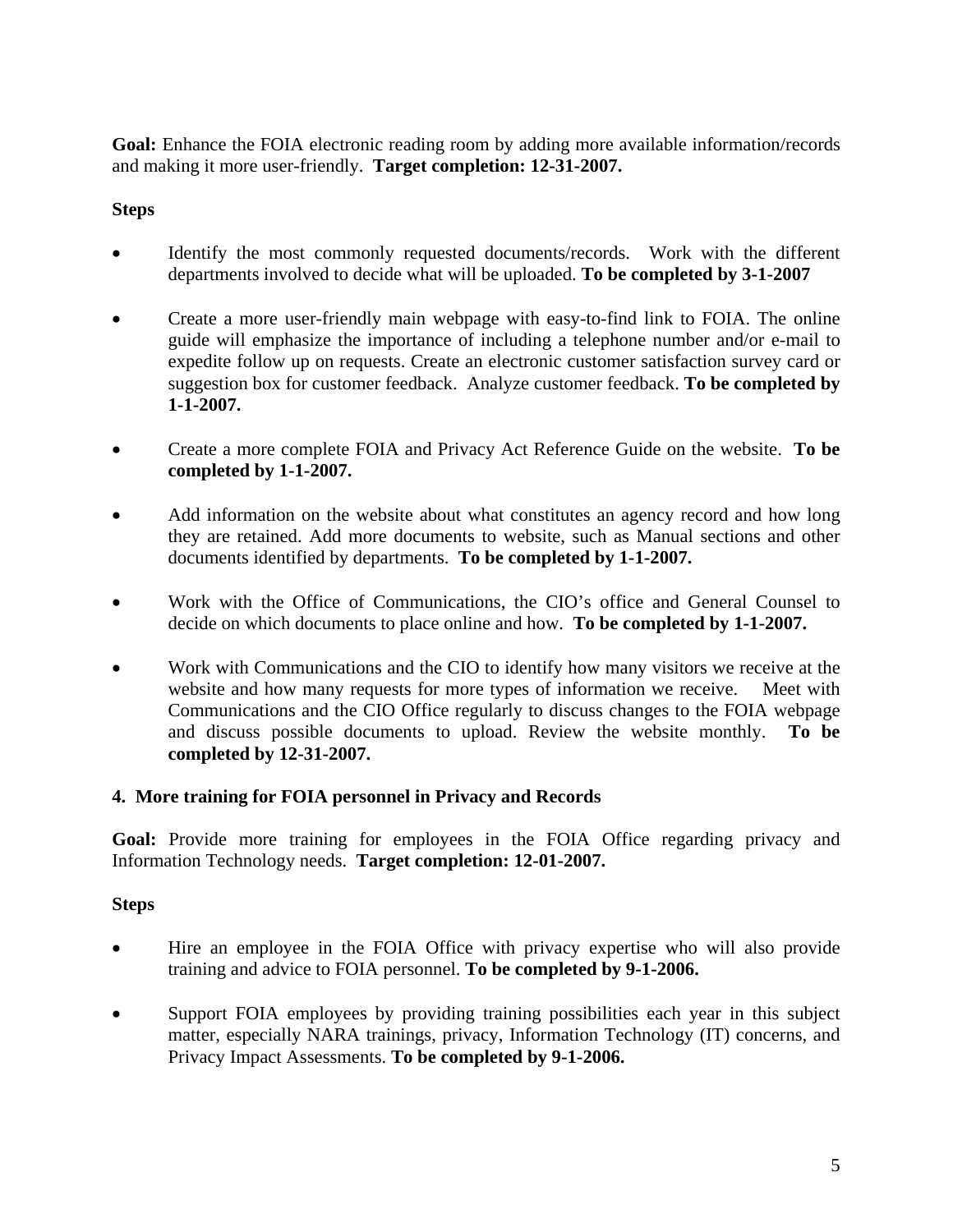- Peace Corps FOIA Employees will attend training at least once per year. **To be completed by 12-31-2007, 12-31-2008.**
- FOIA employees will participate in more IT activities taking place, at the agency, by including employees in the Internal Review Board process and adding FOIA/Privacy signed approval before completing the designated form/system process. **To be completed by 4-1-2007.**

## **5. Backlog Reduction**

**Goal:** There are two outstanding FOIA requests that must be resolved. **Target completion: 12- 31-2006.**

## **Steps**

- Contact the requester and ask whether they would like to continue to pursue a response to the request. **To be completed by 6-15-2006.**
- We will either administratively close the case and let the requester know that it has been erroneously neglected, or respond to the request with responsive documents. **To be completed by 9-1-2006.**
- Contact the Office of General Counsel for their guidance. **To be completed by 6-15- 2006.**
- We will ensure that requests do not remain outstanding in the future and the FOIA Office will contact the Office of General Counsel for advice in complying with the statutory time limit when the danger arises. **To be completed by 12-31-2006, 12-31-2007, 12-31- 2008.**

### **6. Process by which necessary cooperation is obtained from agency "personnel."**

Goal: Foster a good working relationship within the agency and improve communication between departments so that projects progress. **Target completion: 12-31-2007.**

### **Steps**

• Work with other departments at Peace Corps to prioritize projects related to FOIA and Privacy. One such project will be to help departments gain a better understanding of the records schedule for materials that can be requested under FOIA. Another project will be to work with departments to identify systems that contain privacy information and Privacy Act system notices still need to be published in the Federal Register. **To be completed by 12-31-2006, 6-30-2007, 12-31-2007, 6-30-2008 (and ongoing thereafter).**